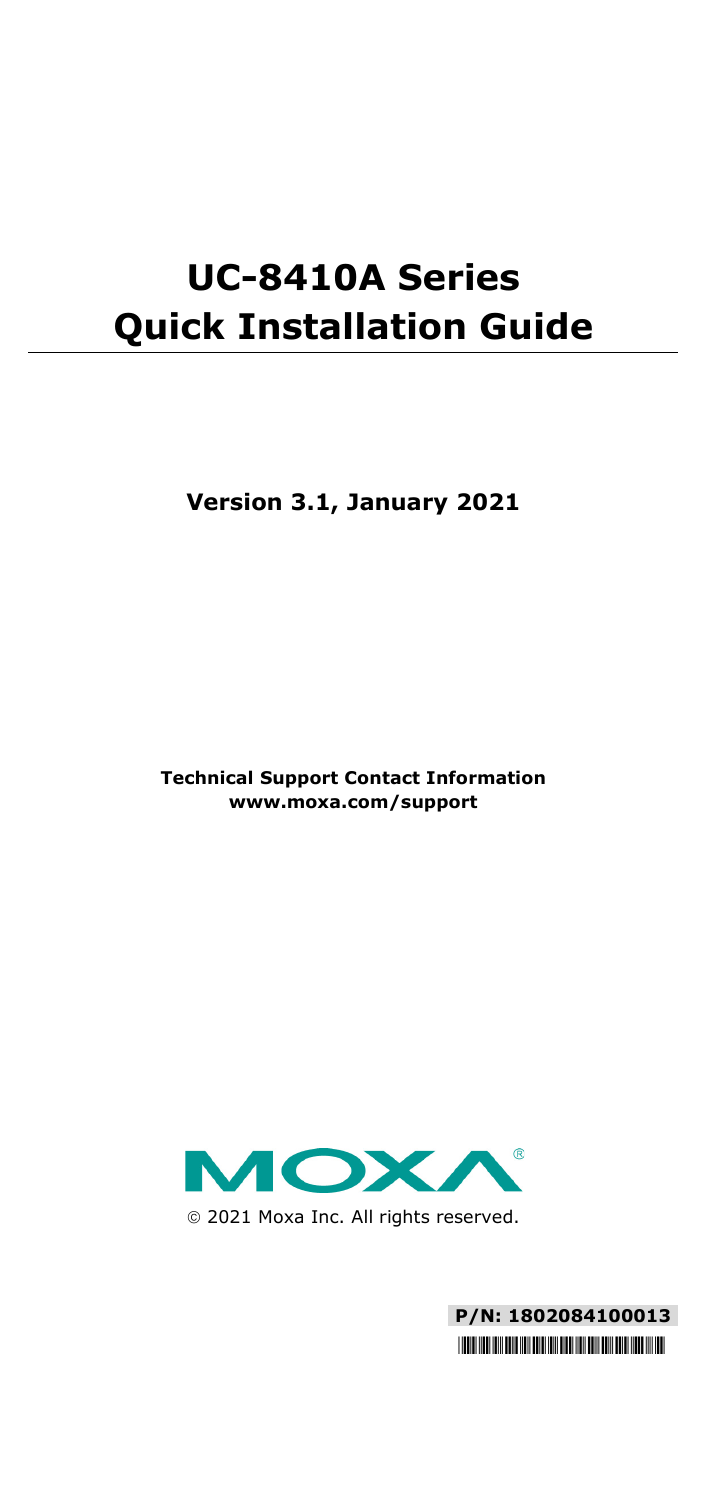# **Overview**

The UC-8410A Series of dual-core embedded computers support a rich variety of communication interfaces and come with 8 RS-232/422/485 serial ports, 3 Ethernet ports, 1 PCIe mini slot for a wireless module (not for the -NW model), 4 digital input channels, 4 digital output channels, 1 SD card slot, 1 mSATA socket, and 2 USB 2.0 hosts. The computer's built-in 8 GB eMMC and 1 GB DDR3 SDRAM give you sufficient memory to run your applications, while the SD slot and mSATA socket provide you the flexibility to expand the data storage capacity.

# **Package Checklist**

- 1 UC-8410A embedded computer
- Wall-mounting kit
- DIN-rail mounting kit
- Ethernet cable: RJ45 to RJ45 cross-over cable, 100 cm
- CBL-4PINDB9F-100: 4-pin pin header to DB9 female console port cable, 100 cm
- Quick installation guide (printed)
- Warranty card

*Please notify your sales representative if any of the above items are missing or damaged.*

# **Panel Layout**

Refer to the following figures for the panel layouts.

#### **Front View**

**NOTE** The -NW model is not provided with the antenna connectors and SIM card socket. However, all models come with a cover.



#### **Rear View**

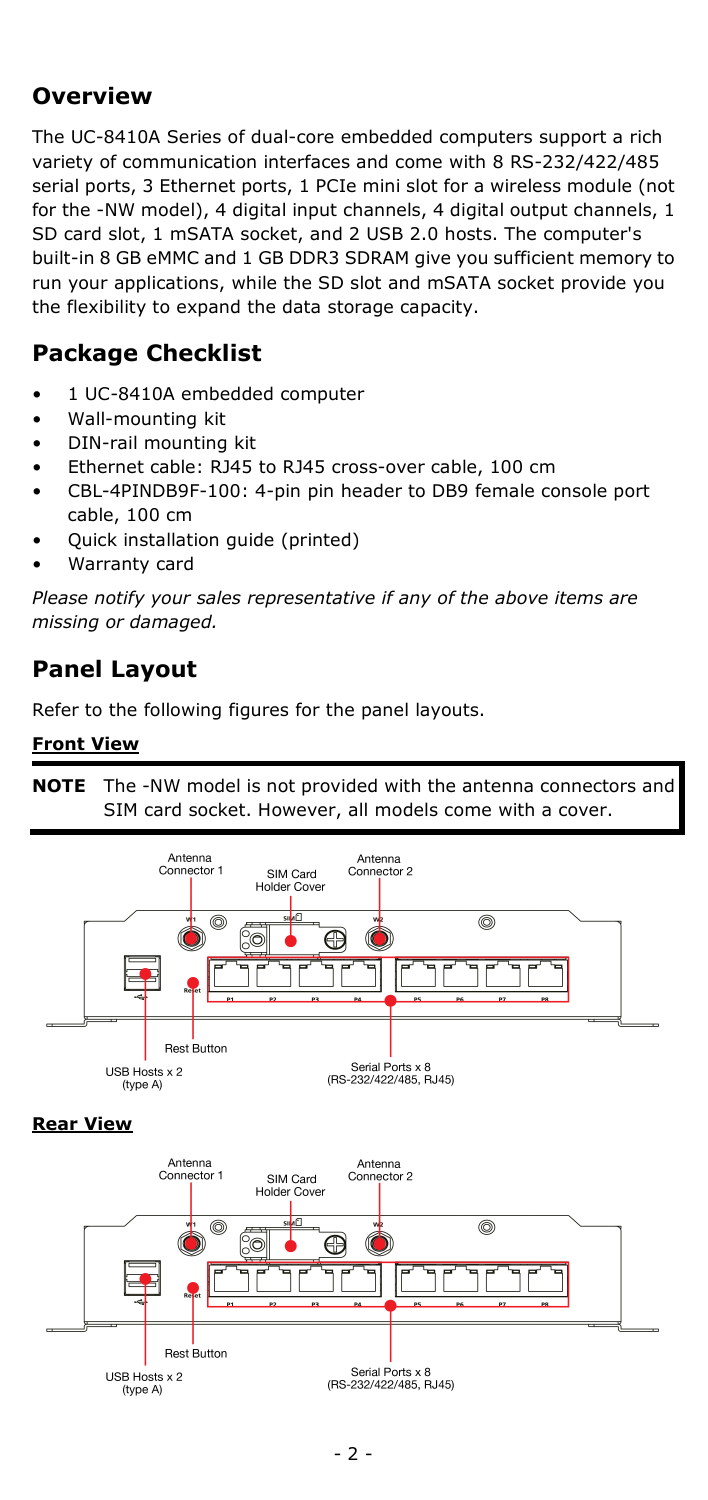#### **Left-side View**



# **Installing the UC-8410A**

#### **Wall or Cabinet**

The two metal brackets included with the UC-8410A can be used to attach it to a wall or the inside of a cabinet. Using two screws per bracket, first attach the brackets to the bottom of the UC-8410A.



These four screws are included in the wall-mounting kit. Refer to the right figure for the detailed specifications.



Next, use two screws per bracket to attach the UC-8410A to a wall or cabinet.



These four screws are not included in the wall-mounting kit and must be purchased separately. Refer to the detailed specifications on the right.

**Head Type:** round or pan **Head Diameter:** > 4.5 mm **Length:** > 4 mm **Thread Size:** M3 x 0.5 mm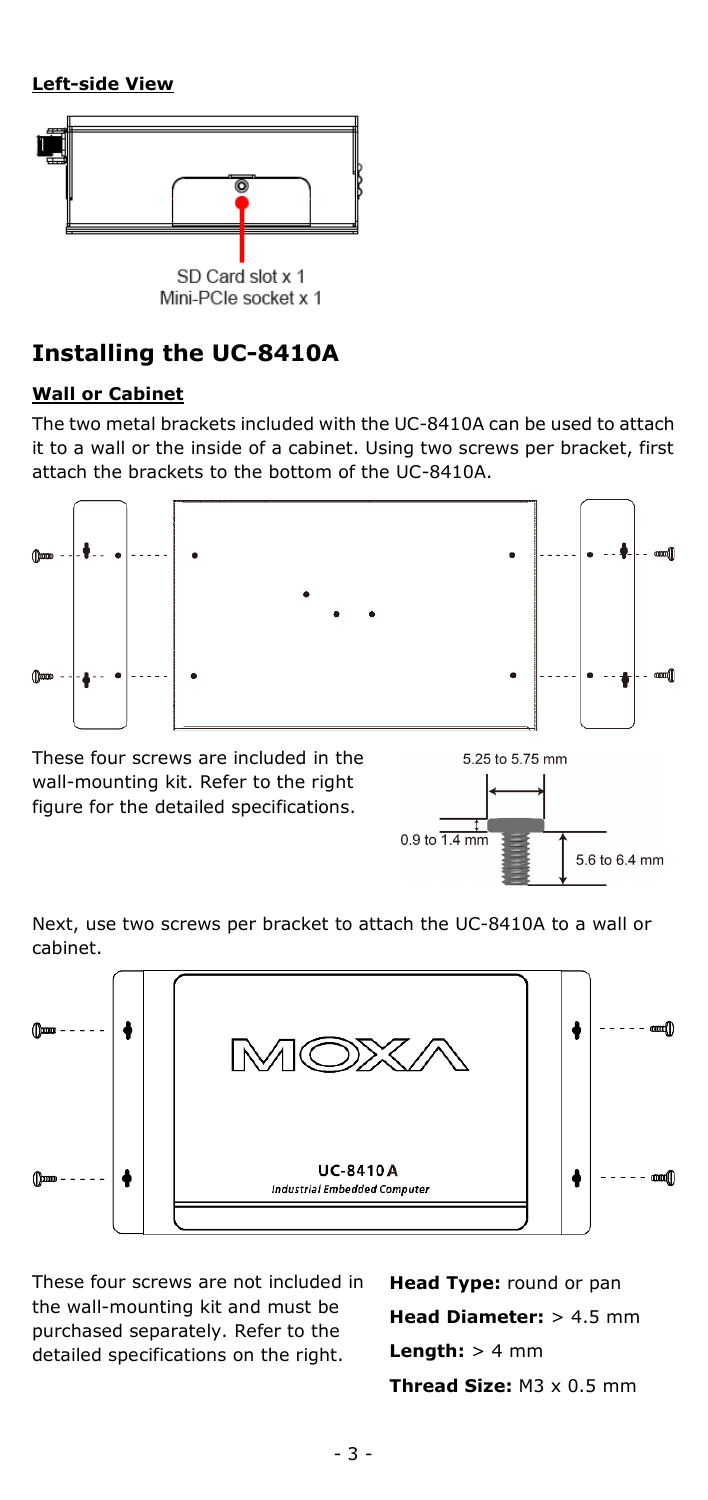#### **DIN Rail**

The UC-8410A comes with a DIN-rail mounting kit, which includes a black plate, a silver DIN-rail mounting plate, and six screws. Follow these steps for the installation.

Find the two screw holes on the bottom side of the computer.



Place the black plate and fasten with two screws.



Use another four screws to fasten the DIN-rail mounting plate.



Refer to the figure on the right for the screw specifications.

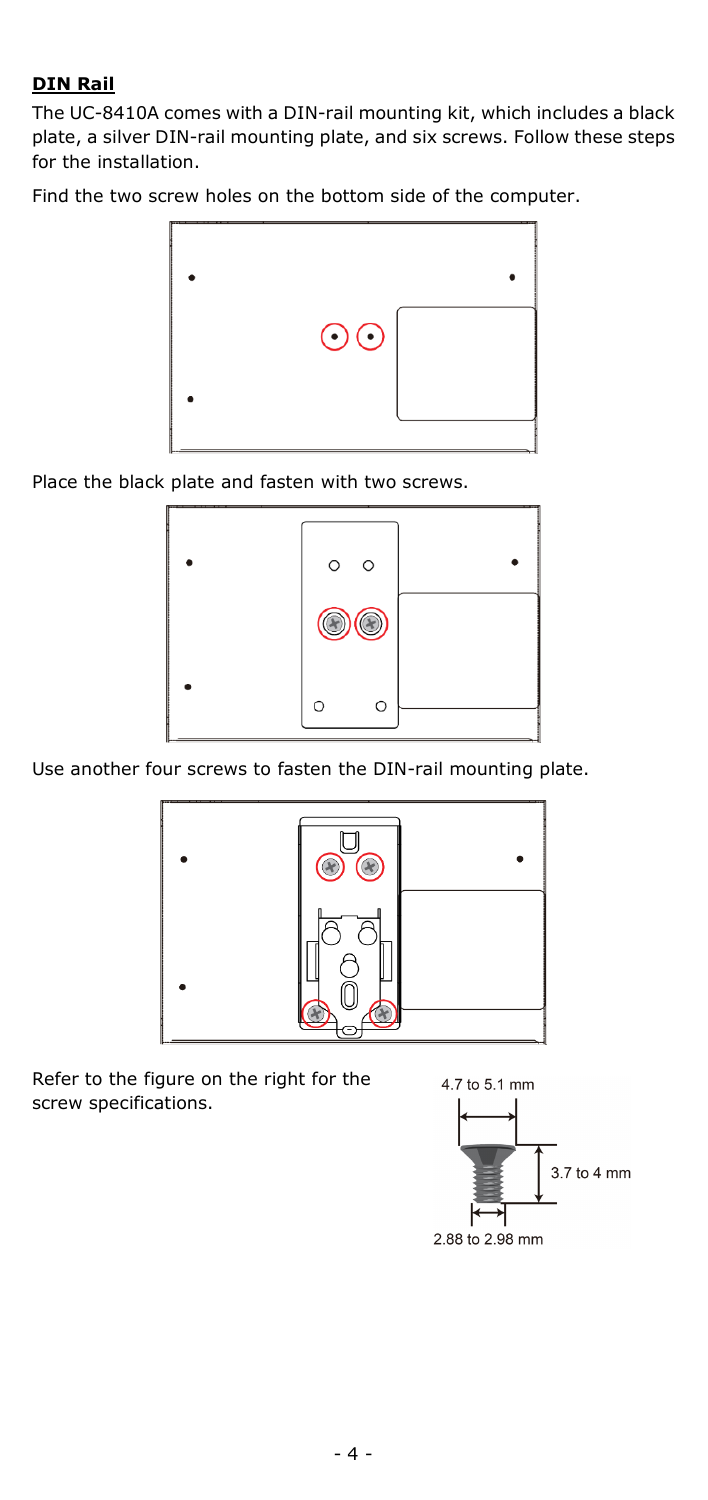To install the computer on a DIN-rail, follow these steps:

**Step 1**—Insert the upper lip of the DIN-rail kit into the mounting rail.

**Step 2**—Press the UC-8410A computer towards the mounting rail until it snaps into place.

DIN-rail Step 2 Step 3 ↑ DIN-rail Sten<sub>2</sub> Step 1  $\downarrow$ 

Step 1

To remove the computer from the DIN-rail, follow these steps:

**Step 1**—Pull down the latch on the DIN-rail kit with a screwdriver.

**Steps 2 & 3**—Slightly pull the computer forward and lift up to remove it from the mounting rail.

# **Connector Description**

### **Power Connector**

Connect the 12-48 VDC power line to the UC-8410A's terminal block. The Ready LED will glow a steady green color after 30 to 60 seconds have passed.

### **Grounding the UC-8410A**

Grounding and wire routing help limit the effects of noise due to electromagnetic interference (EMI). Run the ground connection from the ground screw to the grounding surface prior to connecting the power.

# **ATTENTION**

This product is intended to be mounted on to a well-grounded mounting surface, such as a metal panel.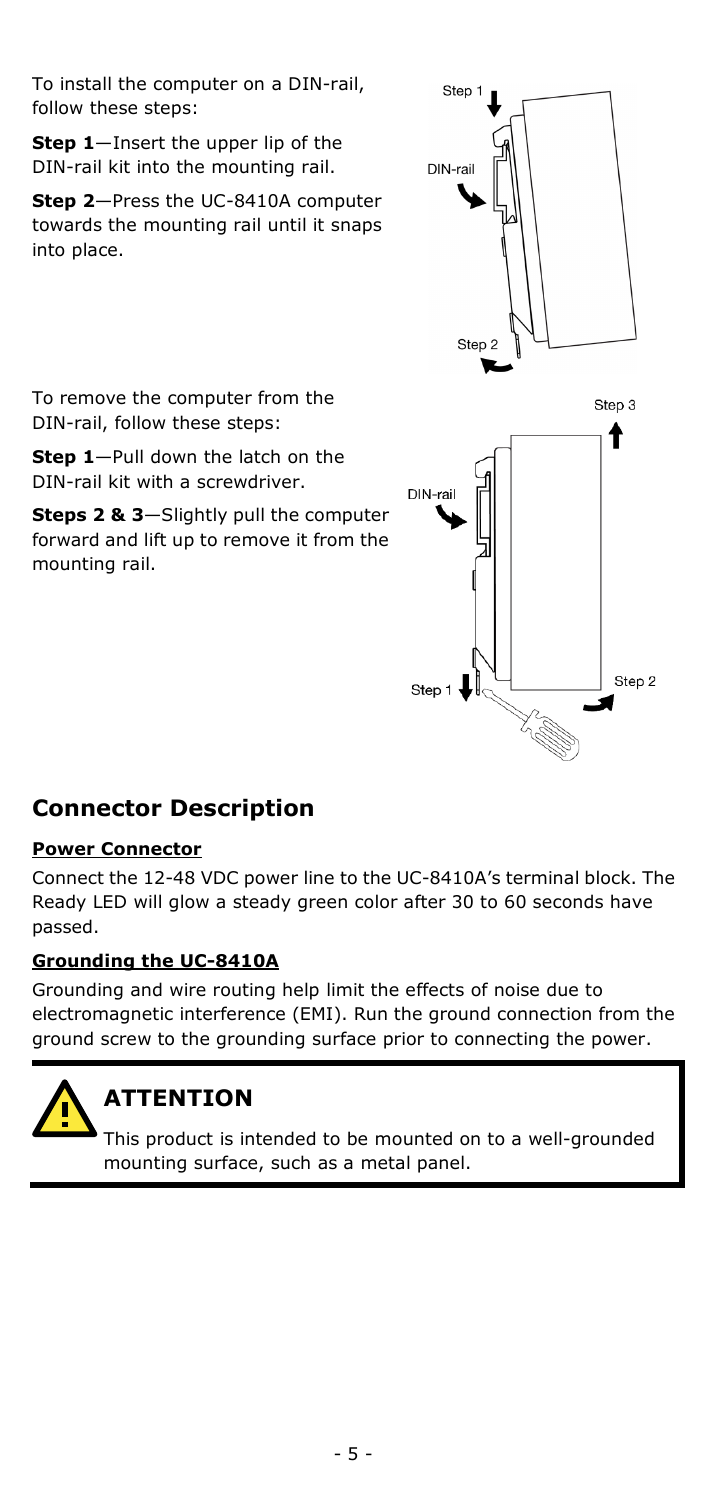

**SG:** The Shielded Ground (sometimes called Protected Ground) contact is the right most contact on the 3-pin power terminal block connector when viewed from the angle shown here. Connect the SG wire to an appropriate grounded metal surface. An additional ground connector is provided just above the power terminal block, which you can use for grounding protection.

#### **Ethernet Port**

The 3 10/100/1000 Mbps Ethernet ports (LAN 1, LAN 2, and LAN3) use RJ45 connectors

| <b>PIN</b> | 10/100 Mbps | <b>1000 Mbps</b> |
|------------|-------------|------------------|
|            | $ETx+$      | $TRD(0) +$       |
| 2          | ETx-        | $TRD(0)$ -       |
| 3          | $ERx+$      | $TRD(1) +$       |
|            |             | $TRD(2) +$       |
| 5          |             | $TRD(2)-$        |
| 6          | ERx-        | $TRD(1)$ -       |
|            |             | $TRD(3) +$       |
| ი          |             | $TRD(3)-$        |



#### **Serial Port**

The 8 serial ports (P1 to P8) use RJ45 connectors. Each port can be configured by software as RS-232, RS-422, or RS-485. The pin assignments are shown in the following table:

| Pin | <b>RS-232</b> | <b>RS-422/</b><br><b>RS-485-4W</b> | <b>RS-485</b> |
|-----|---------------|------------------------------------|---------------|
|     | <b>DSR</b>    |                                    |               |
| 2   | <b>RTS</b>    | TXD+                               |               |
| 3   | GND           | <b>GND</b>                         | GND           |
| 4   | <b>TXD</b>    | TXD-                               |               |
| 5   | <b>RXD</b>    | RXD+                               | Data+         |
| 6   | <b>DCD</b>    | RXD-                               | Data-         |
| 7   | <b>CTS</b>    |                                    |               |
| 8   | <b>DTR</b>    |                                    |               |



#### **Digital Inputs and Digital Outputs**

The UC-8410A has 4 digital output channels and 4 digital input channels. Refer to the *UC-8410A Hardware User's Manual* for detailed pinouts and wiring.

#### **SD/mSATA**

The UC-8410A comes with a SD card slot and an mSATA socket for storage expansion.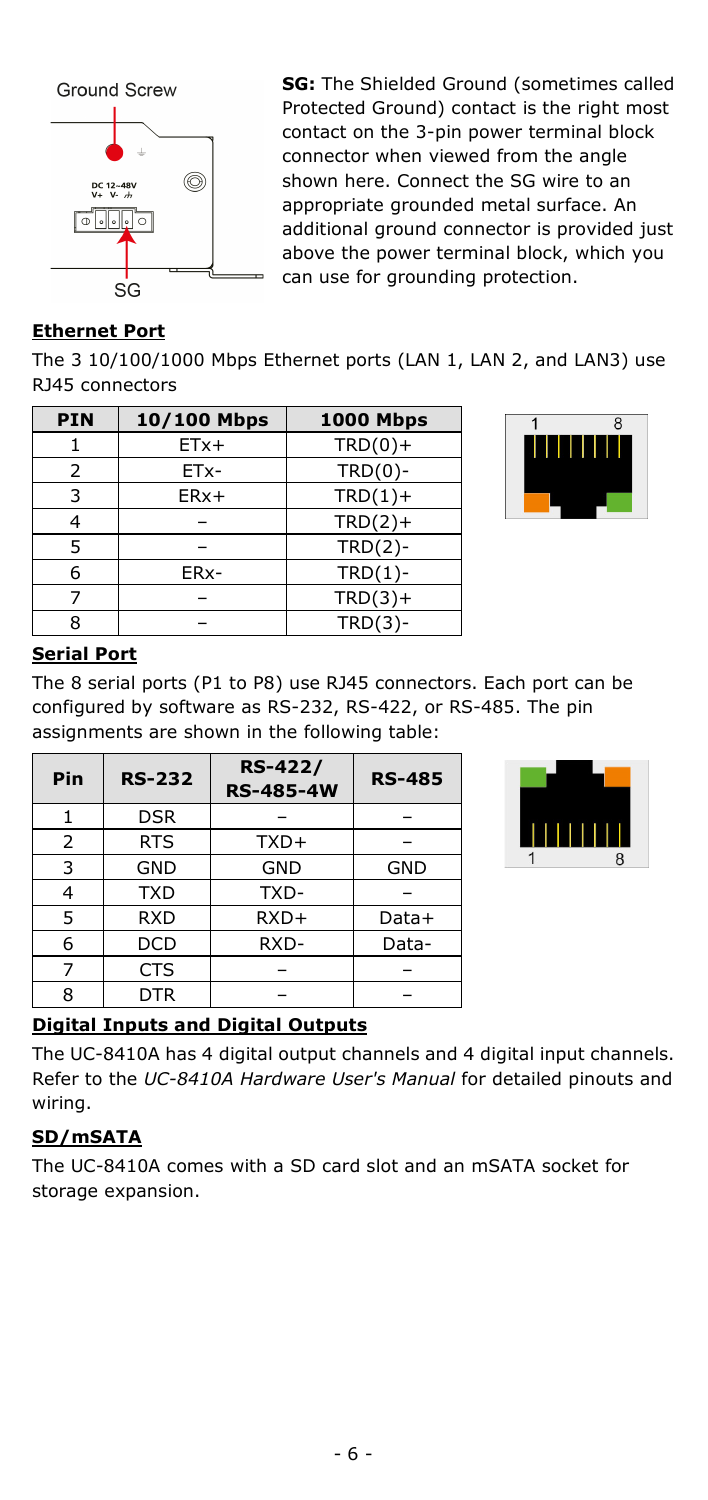To replace or install the SD card, or to install an mSATA card, follow these steps:

1. Use a screwdriver to remove the screws on the rear and side panels of the cover over the mSATA socket.



2. Remove the cover to access the SD-card slot and the mSATA socket. **mSATA** 



- 3. Push the SD card in gently to release it and remove the SD card to insert a new one in the socket. Make sure your SD card has been securely inserted.
- 4. Insert the mSATA card into the socket, and then fasten the screws. Please note that the mSATA card is NOT included in the product package and must be purchased separately. Standard mSATA card types have been tested with the UC-8410A computer and have been found to work normally. For additional details, refer to the UC-8410A hardware manual.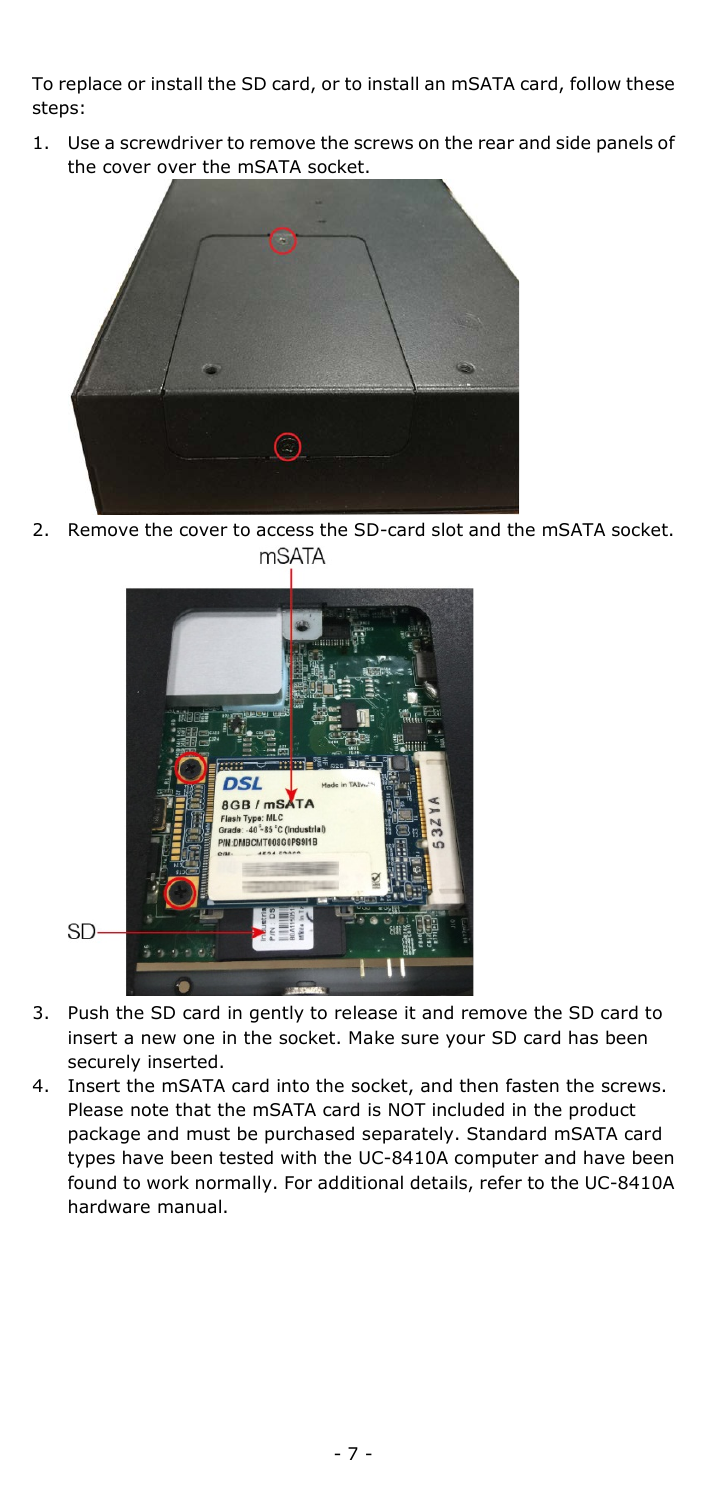#### **Console Port**

The serial console port is a 4-pin pin-header RS-232 port that is located below the SD card socket. Use a screwdriver to remove the two screws holding the cover to the embedded computer's housing. The port is used for the serial console terminal, which is useful for viewing boot-up messages. Use the CBL-4PINDB9F-100 cable included with the UC-8410A-LX to connect a PC to the UC-8410A's serial console port. For details on configuring the UC-8410A-LX, refer to the *Connecting the UC-8410A Computer to a PC* section.

#### **Reset Button**

Self-Diagnostic: The red LED will start blinking when you press the reset button. Keep the button pressed until the green LED lights up for the first time, and then release the button to enter diagnostic mode.

Reset to Factory Default: The red LED will start blinking when you press the reset button. Keep the button pressed until the green LED lights up for the second time and then release the button to start the reset to factory default process.

#### **USB**

The UC-8410A supports 2 USB 2.0 hosts for external storage expansion.

# **Installing the Wireless Modules (not for the –NW**

## **model)**

Instructions for installing the Wi-Fi and cellular modules on the UC-8410A computer are available in the *Installing the Wireless Modules* section of the *UC-8410A Hardware User's Manual*.

# **Installing the SIM Card**

Follow these steps to install the SIM card for the cellular module.

1. Unfasten the screw on the SIM card holder cover located on the front panel of the computer.

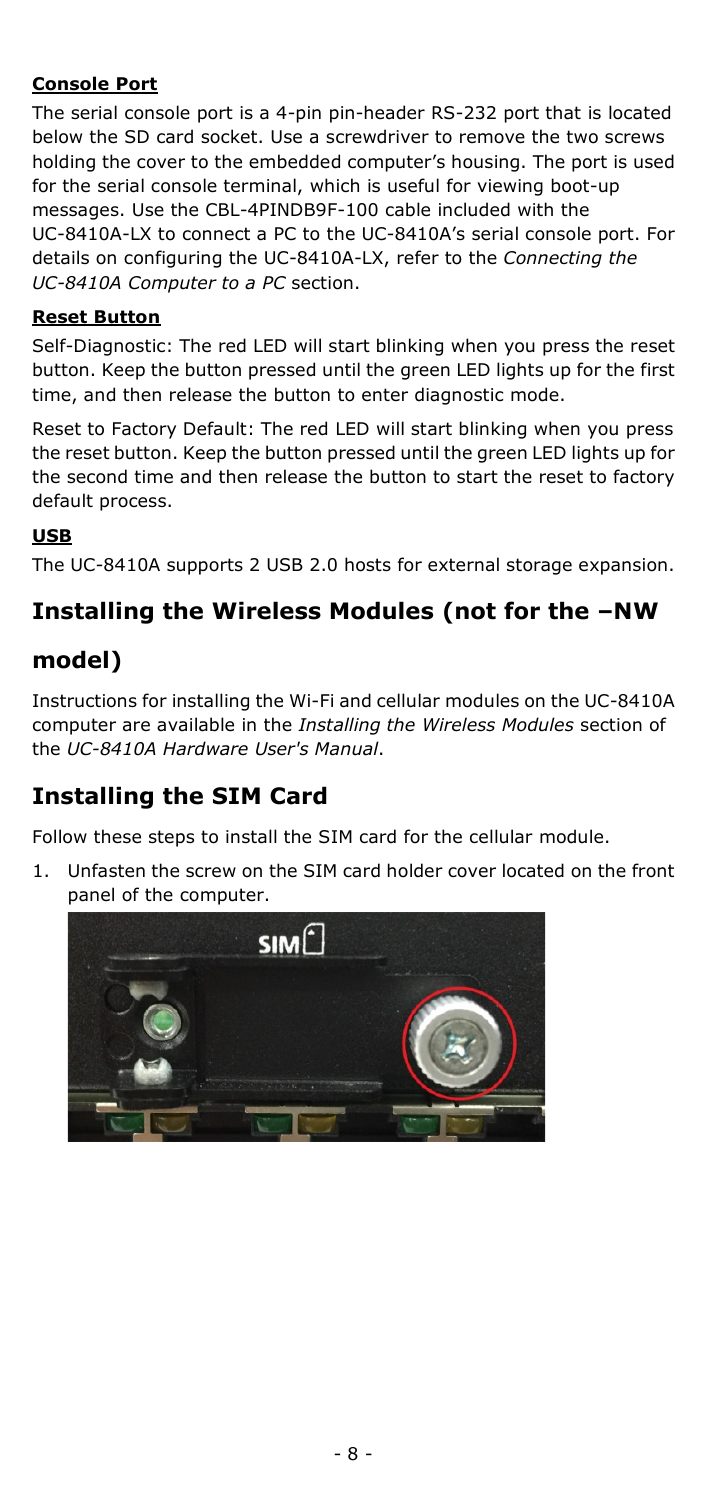2. Insert the SIM card into the slot. Make sure you insert the card in the direction indicated above the card slot.



3. Close the cover and fasten the screw.

### **Powering on the UC-8410A Computer**

To power on the UC-8410A, connect a *terminal block to power jack converter* to the UC-8410A's DC terminal block (located on the left rear panel), and then connect the power adapter. Note that the Shielded Ground wire should be connected to the right most pin of the terminal block. It takes approximately 30 seconds for the system to boot up. Once the system is ready, the Ready LED will light up.



Shielded Ground

# **Connecting the UC-8410A Computer to a PC**

There are two ways to connect the UC-8410A to a PC: (1) through the serial console port (2) using Telnet over the network. The COM settings for the serial console port are: **Baudrate=115200 bps**, **Parity=None**, **Data bits=8**, **Stop bits =1**, **Flow Control=None**.



# **ATTENTION**

Remember to choose the "VT100" terminal type. Use the CBL-4PINDB9F-100 cable included with the product to connect a PC to the UC-8410A's serial console port.

To use Telnet, you will need to know the UC-8410A's IP address and netmask. The default LAN settings are shown below. For initial configuration, you may find it convenient to use a cross-over Ethernet cable to connect directly from the PC to the UC-8410A.

|                  | <b>IDefault IP Address</b> | <b>Netmask</b> |
|------------------|----------------------------|----------------|
| LAN <sub>1</sub> | 192.168.3.127              | 1255.255.255.0 |
| LAN <sub>2</sub> | 192.168.4.127              | 1255.255.255.0 |
| LAN <sub>3</sub> | 192.168.5.127              | 1255.255.255.0 |